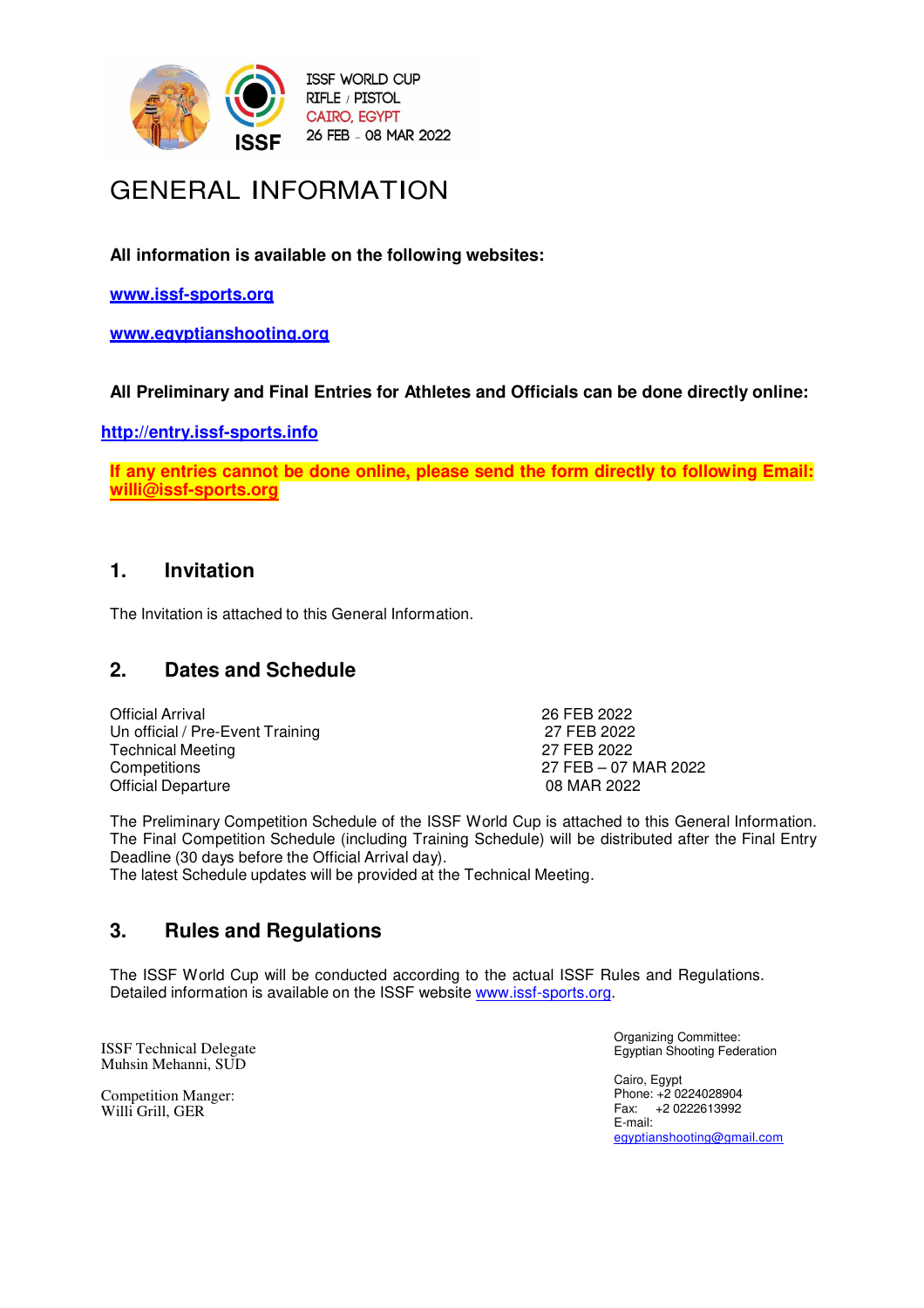

ISSF Juries (Competition Jury, RTS Jury, and Equipment Control Jury) will be designated by the ISSF to supervise the ISSF World Cup. Qualified Range Officers holding applicable ISSF licenses will conduct the competitions.

#### **Rifle / Pistol Equipment**

Equipment Control will be conducted according to ISSF Rules using approved, calibrated instruments. Pre-competition testing is not mandatory; however, athletes are responsible for competing with legal equipment and clothing. All athletes are urged to submit any doubtful equipment and clothing to Equipment Control for checking before the competition. All athletes are subject to being selected for random post-competition testing and will be disqualified if their equipment or clothing is not legal according to ISSF Rules.

#### **Rifle Clothing**

All rifle athletes must have ISSF seals with serial numbers on their jackets and trousers. Any rifle jackets or trousers that do not have ISSF seals must be submitted to Equipment Control for inspection and the affixing of a seal before the athlete's first competition. Jackets and trousers that were previously inspected and have an ISSF seal continue to be valid except that athletes with more than one jacket or trousers must report to Equipment Control before their first competition to confirm which jacket and which trousers they will use. All other seal numbers for that athlete will be cancelled. Athletes that wish to replace registered jacket or trousers with a new clothing item must bring that item to Equipment Control for inspection and a new seal. Previous seals will then be cancelled. Rifle athletes can have only one active jacket and trousers at any time.

#### **Rifle Clothing Post-Competition Stiffness Testing**

If one panel of a rifle jacket or trousers tests 2.9 or lower, the stiffness device must be recalibrated and the panel must be retested. If it fails again, but all other panels pass, the athlete will not be disqualified, but a written warning must be given to the athlete and the ISSF seal must be cut off. The athlete can continue using this clothing for that day in that event. If two or more panels fail, the athlete must be disqualified (DSQ).

#### **Air or CO2 Cylinders**

It is the athlete's responsibility to ensure that any air or CO2 cylinder is still within its validity date. This may be checked by Equipment Control.

# **4. Participation**

Individual Events

ISSF Member Federations can enter a maximum of five (5) athletes in individual events but only three (3) of them can be registered to compete in the Final for the medals. The other two (2) can only compete for the ranking points.

The individual events are:

ISSF Technical Delegate Muhsin Mehanni, SUD

Competition Manger: Willi Grill, GER

Organizing Committee: Egyptian Shooting Federation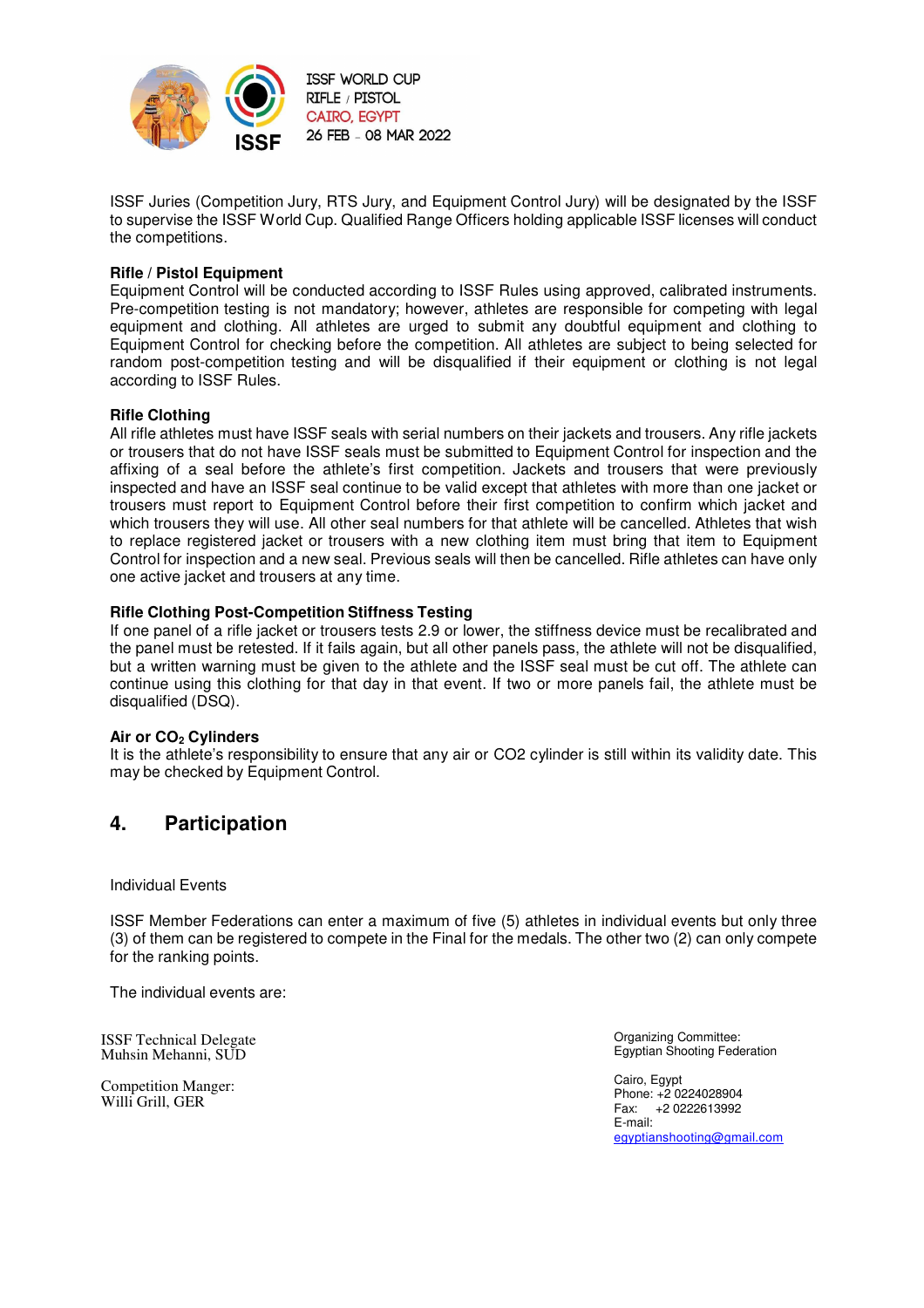

10m Air Rifle Men/ Women 10m Air Pistol Men/Women 10m Air Rifle Mixed Team 10m Air Pistol Mixed Team 10m Air Rifle Team Men/ Women 10m Air Pistol Team Men/ Women 25m Rapid Fire Pistol Men 25m Rapid Fire Pistol Men Team 25m Rapid Fire Pistol Men Mixed Team 25m Pistol Women 25m Pistol Women Team 50m Rifle 3 positions Men/Women 50m Rifle 3 positions Mixed Men/Women 50m Rifle 3 positions Team Men/Women

#### **Mixed Team Events**

ISSF Member Federations may enter a maximum of two (2) teams per mixed team event, consisting of one (1) man and one (1) woman.

The Mixed Team events are: 10m Air Pistol Mixed Team, 10m Air Rifle Mixed Team, 25m Rapid Fire Pistol Mixed Team, and 50m Rifle 3 Positions Mixed Team.

#### **Team events**

ISSF Member Federations may enter a maximum of one (1) team per team event, consisting of three (3) athletes.

The Team events are:10m Air Rifle Team Men, 10m Air Rifle Team Women, 10m Air Pistol Team Men, 10m Air Pistol Team Women, 25m Rapid Fire Pistol Team Men, 25m Pistol Team Women, 50m Rifle 3 Positions Team Men, and 50m Rifle 3 Positions Team Women.

#### **ISSF ID Number**

All athletes must sign an "Athlete's Declaration" and have an official ISSF ID number issued before participation in the ISSF World Cup. Athletes without ISSF ID number will not be allowed to participate. ISSF ID numbers can be obtained from the ISSF Headquarters by using the official application form.

Results obtained during this ISSF World Cup will NOT be recognized as Ranking Points for 2024 Olympic Games Paris

Athlete biographies will be distributed and photos will be taken.

ISSF Technical Delegate Muhsin Mehanni, SUD

Competition Manger: Willi Grill, GER

Organizing Committee: Egyptian Shooting Federation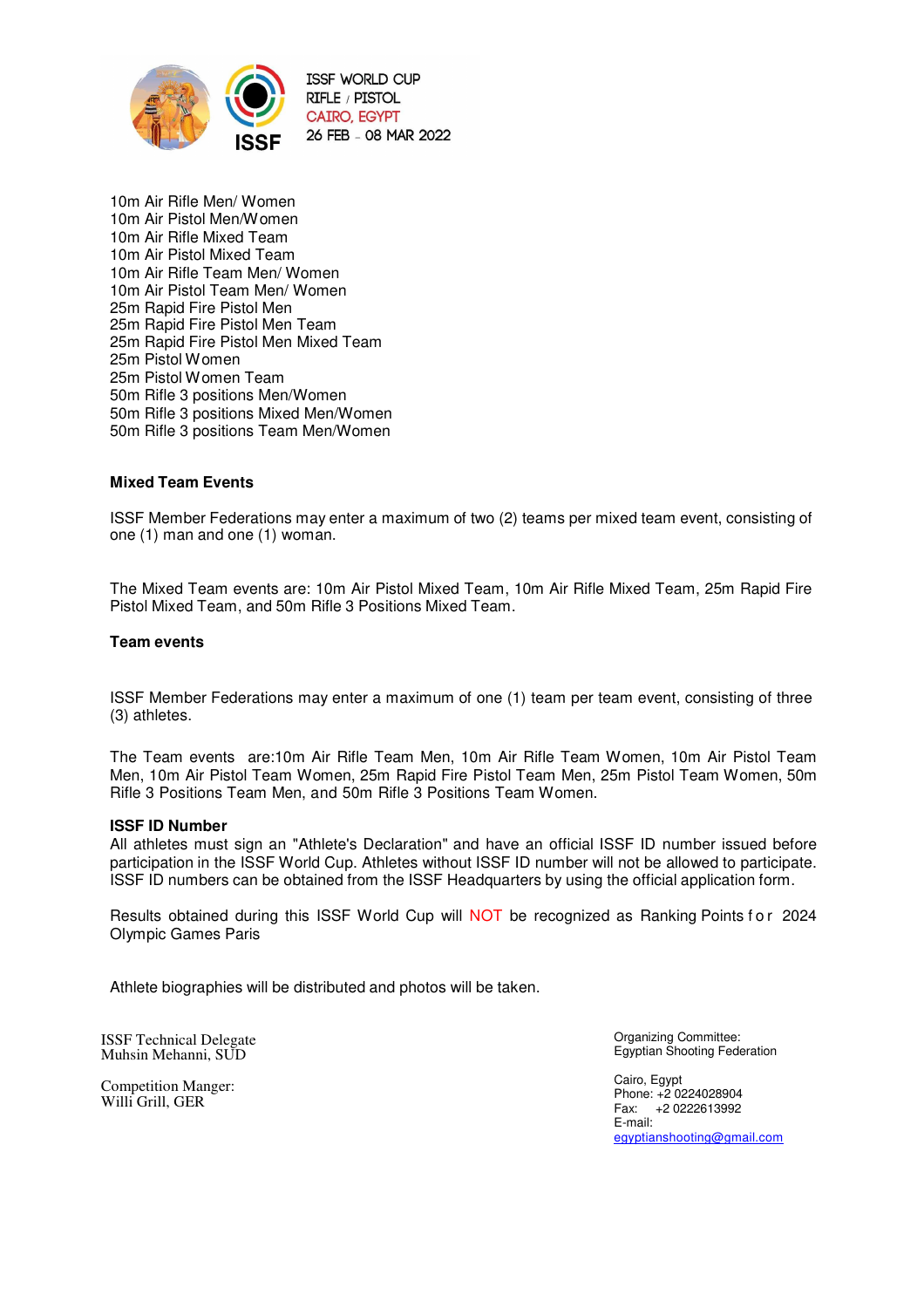

**ISSF WORLD CUP** RIFLE / PISTOL **CAIRO, EGYPT** 26 FEB - 08 MAR 2022

| <b>Men Events</b><br>10m Air Rifle M<br>50m Rifle 3 Positions M<br>10m Air Pistol M<br>25m Rapid Fire Pistol M                                                  | Max. No. of Starts<br>140<br>140<br>140<br>80 |                                           | <b>Women Events</b><br>10m Air Rifle W<br>50m Rifle 3 Positions W<br>10m Air Pistol W<br>25m Pistol W | Max. No. of Starts<br>140<br>140<br>140<br>72 |
|-----------------------------------------------------------------------------------------------------------------------------------------------------------------|-----------------------------------------------|-------------------------------------------|-------------------------------------------------------------------------------------------------------|-----------------------------------------------|
| <b>Mixed Team Events</b><br>10m Air Rifle Mixed Team<br>10m Air Pistol Mixed Team<br>50m Rifle 3 Positions Mixed<br>Team<br>25m Rapid Fire Pistol Mixed<br>Team | Max. No. of Teams<br>70<br>70<br>70<br>40     |                                           |                                                                                                       |                                               |
| <b>Team Events</b><br>50m Rifle 3 Positions Team Men<br>50m Rifle 3 Positions Team Women<br>25m Rapid Fire Pistol Team Men                                      |                                               | Max. Number<br>of Teams<br>25<br>25<br>20 |                                                                                                       |                                               |

### **ISSF ID Number**

All athletes must sign an "Athlete's Declaration" and have an official ISSF ID number issued before participation in the ISSF World Cup.

Athletes without ISSF ID number will not be allowed to participate. ISSF ID numbers can be obtained from the ISSF Headquarters by using the official application form.

# **5. Entry Process**

25m Pistol Team Women 20

Please complete the attached Registration Forms (Annex  $1 - 9$ ) and return them by the established deadlines.

Preliminary and Final Entries for Athletes and Officials must be submitted to ISSF Headquarters. Entry Forms are provided, but ISSF Member Federations are urged to use the ISSF Online Registration Service.

All other Registration Forms must be returned to the Organizing Committee (see also: "Summary of Deadlines").

### **Preliminary Entries**

ISSF Member Federations entering the ISSF World Cup must submit the Preliminary Entries not later than **25 DEC 2021.**

Please use the ISSF Online Registration Service http://entry.issf-sports.info, or exceptionally complete the Preliminary Entry Form (Annex 1) and return it by email or fax to the ISSF Headquarters. **Final Entries**

ISSF Technical Delegate Muhsin Mehanni, SUD

Competition Manger: Willi Grill, GER

Organizing Committee: Egyptian Shooting Federation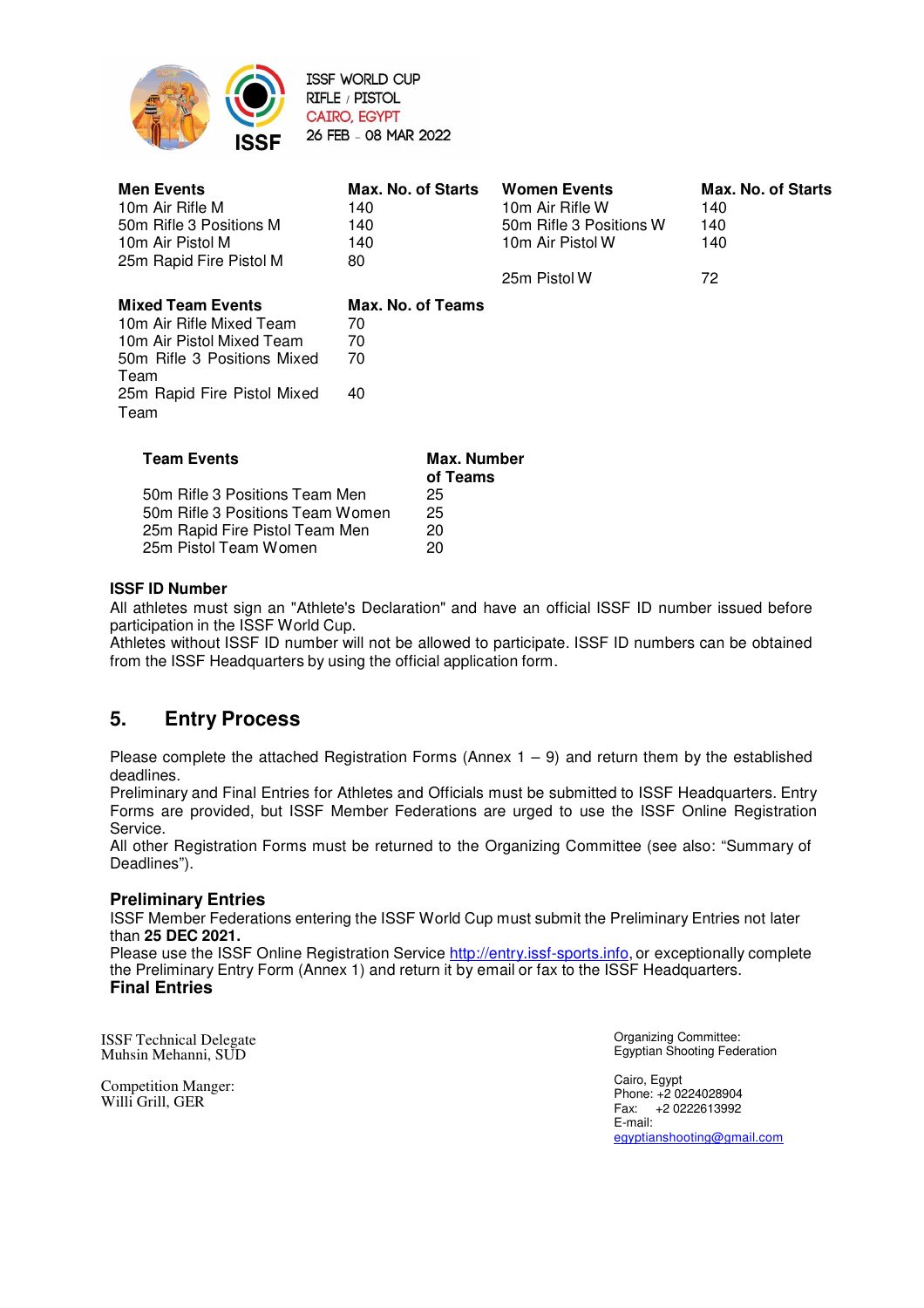

ISSF Member Federations must forward their Final Entries directly to the ISSF HQ. The Final Entry Deadline (30 days before the Official Arrival day) is **25 JAN 2022**.

Please use the ISSF Online Registration Service http://entry.issf-sports.info, or exceptionally complete the Final Entry Forms (Annex 3) and return them by email or fax to the ISSF Headquarters.

#### **Late Entries**

If the maximum number of athlete entries have not been reached, late entries will only be accepted until the Late Entry Deadline (3 days before the Official Arrival day) which is **23 FEB 2022.**

**Important Note:** Until the 3 days Late Entry Deadline, the change of names / athletes within an event in the Final Entries is possible without restriction and additional fees.

Any additional entries received after the Late Entry Deadline, from **23 FEB 2022** onwards, may not participate.

#### **Entry Confirmation upon arrival**

All Team Leaders of ISSF Member Federation Delegations must report to the OC Entries Official and confirm their Final Entries, including the confirmation, must be completed before 12:00h on the day before the Pre-Event Training.

#### **Entry Changes after the Late Entry Deadline**

From **23 FEB 2022** onwards, only the replacement of a registered athlete by another already registered athlete in another event is permitted and can be made only before 12:00h on the day before the Pre-Event Training for that event.

#### **Cancellation**

Any ISSF Member Federation that reduces the number of athletes listed in their Final Entries after the Final Entry Deadline (**25 JAN 2022**) must pay applicable entry fees and hotel room cancellation costs according to the number of athletes and entries on the Final Entry Forms originally received. If the applicable fees and costs are not paid, no member of that federation may participate.

#### **Entry Fee**

The entry fees include all charges for registration, local transportation between shooting range and official hotels and doping control.

| Fee        |        | <b>Description</b>                                                      |
|------------|--------|-------------------------------------------------------------------------|
| <b>EUR</b> | 170.00 | Final Entry Fee per athlete / per event                                 |
| <b>EUR</b> | 170.00 | Final Entry Fee per mixed team                                          |
| <b>EUR</b> | 170.00 | Final Entry Fee per Team / per event                                    |
| EUR        | 170.00 | Cancellation Fee per athlete/mixed team / per event / per team          |
| <b>EUR</b> | 50.00  | Final Entry Fee per official                                            |
| <b>EUR</b> | 50.00  | Additional Late Entry Fee per athlete/mixed team / per event / per team |

#### **UNOFFICIAL TRAINING FEE**

EUR 25 - Per Person Per Lane for 3 Hours (Rifle/Pistol)

ISSF Technical Delegate Muhsin Mehanni, SUD

Competition Manger: Willi Grill, GER

Organizing Committee: Egyptian Shooting Federation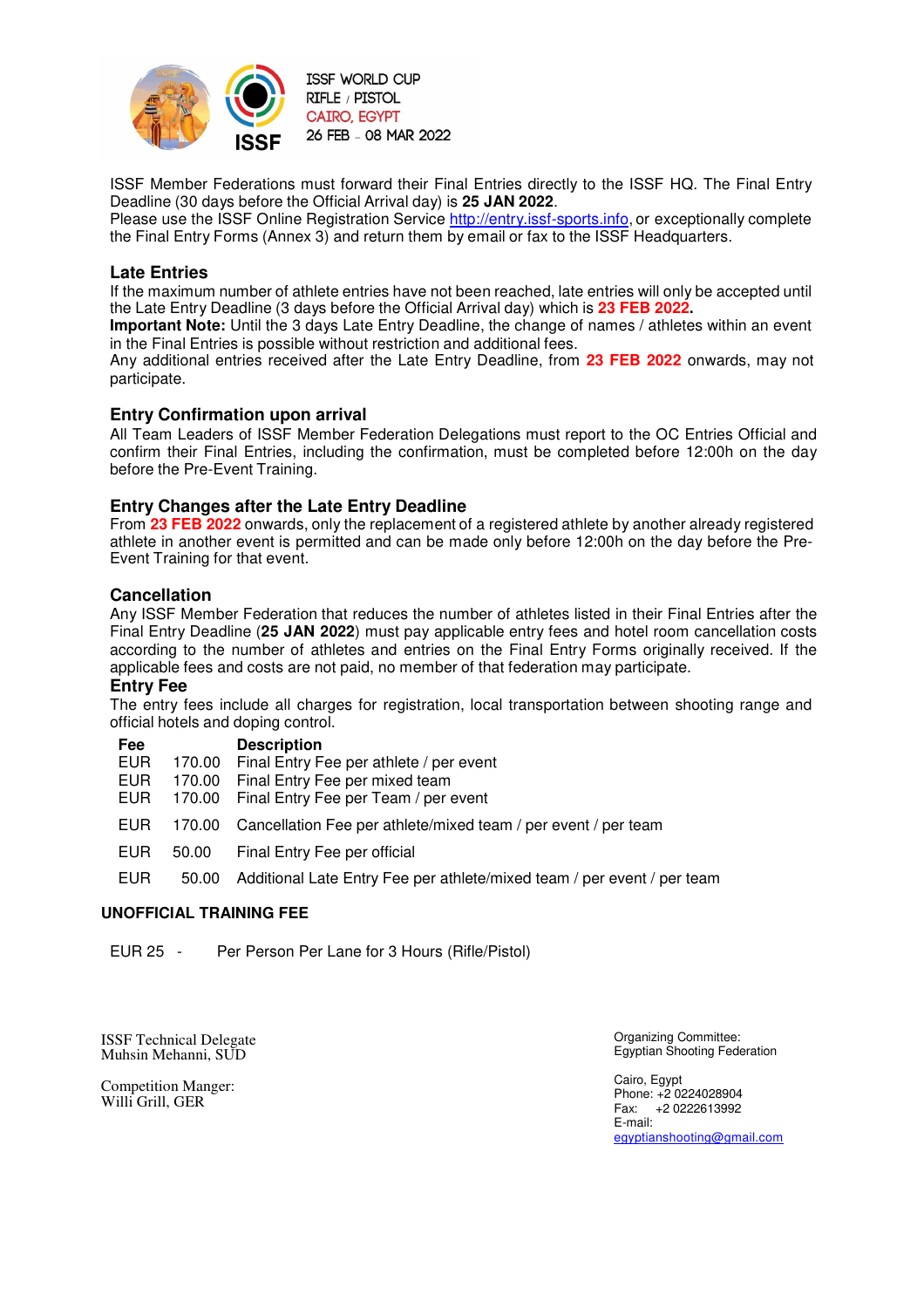

# **Payment of Entry Fees**

All entry fees must be paid in cash in EUR to the Organizing Committee upon arrival at the shooting range or must be paid in advance by bank transfer. Bank transfers to pay entry fees can be transferred to the following bank code:

| <b>Egyptian Shooting Federation</b> |                                       |  |
|-------------------------------------|---------------------------------------|--|
| Name of bank                        | <b>National Bank of Egypt</b>         |  |
| branch name                         | <b>Nasr City</b>                      |  |
|                                     | 63 Mohammed Hussein Haykal, Al        |  |
| address                             | Mantegah as Sadesah, Nasr City, Cairo |  |
|                                     | Governorate 11765                     |  |
| E-mail                              | NBE-NASR CITY-BR@nbe.com.eg           |  |
| <b>FAX</b>                          | 0226718831                            |  |
| <b>SWIFT CODE</b>                   | NBEG EG CX104                         |  |
| The account number (Dollars)        | 1043060524770300014                   |  |
| The account number (euro)           | 1043060524770300025                   |  |

### **NO ENTRY FEE PAYMENT MAY BE MADE TO THE ISSF.**

Please transfer all entry fees not later than **01.02.2022**.

All amounts must be paid in EUR and must include any transfer fees or similar fees that the bank may charge. Take care that all necessary data will be transferred, so that the Organizing Committee can assign the money to the right federation. Please give a copy of the bank transfer voucher to your head of delegation to take with them.

Every federation will get a preliminary invoice after the Organizing Committee receives the final entry form. All payments made at the shooting range must be paid in cash in EUR **(EUR only)** to the Organizing Committee upon arrival (no credit cards accepted).

#### **PLEASE BE AWARE THAT THERE IS NO ATM OR BANK ON THE SHOOTING RANGE OR CLOSE NEARBY.**

### **Accreditation Process**

All persons involved in the ISSF World Cup (Athletes, Team Officials, ISSF Officials, OC Officials, Media Persons) must have accreditations that clearly identify the accreditation holder (with photograph, family name and first name, nation and function) in order to use the local transportation and to enter controlled areas on the shooting range.

Accreditations (for persons registered before the Late Entry Deadline and with photograph in the ISSF database) will be prepared by the ISSF Headquarters and Organizing Committee. All other accreditations will be prepared by the ISSF World Cup Accreditation Office.

Accreditations and BIB Numbers will be distributed by the Organizing Committee after payment of the entry fees.

# **6. Shooting Range**

ISSF Technical Delegate Muhsin Mehanni, SUD

Competition Manger: Willi Grill, GER

Organizing Committee: Egyptian Shooting Federation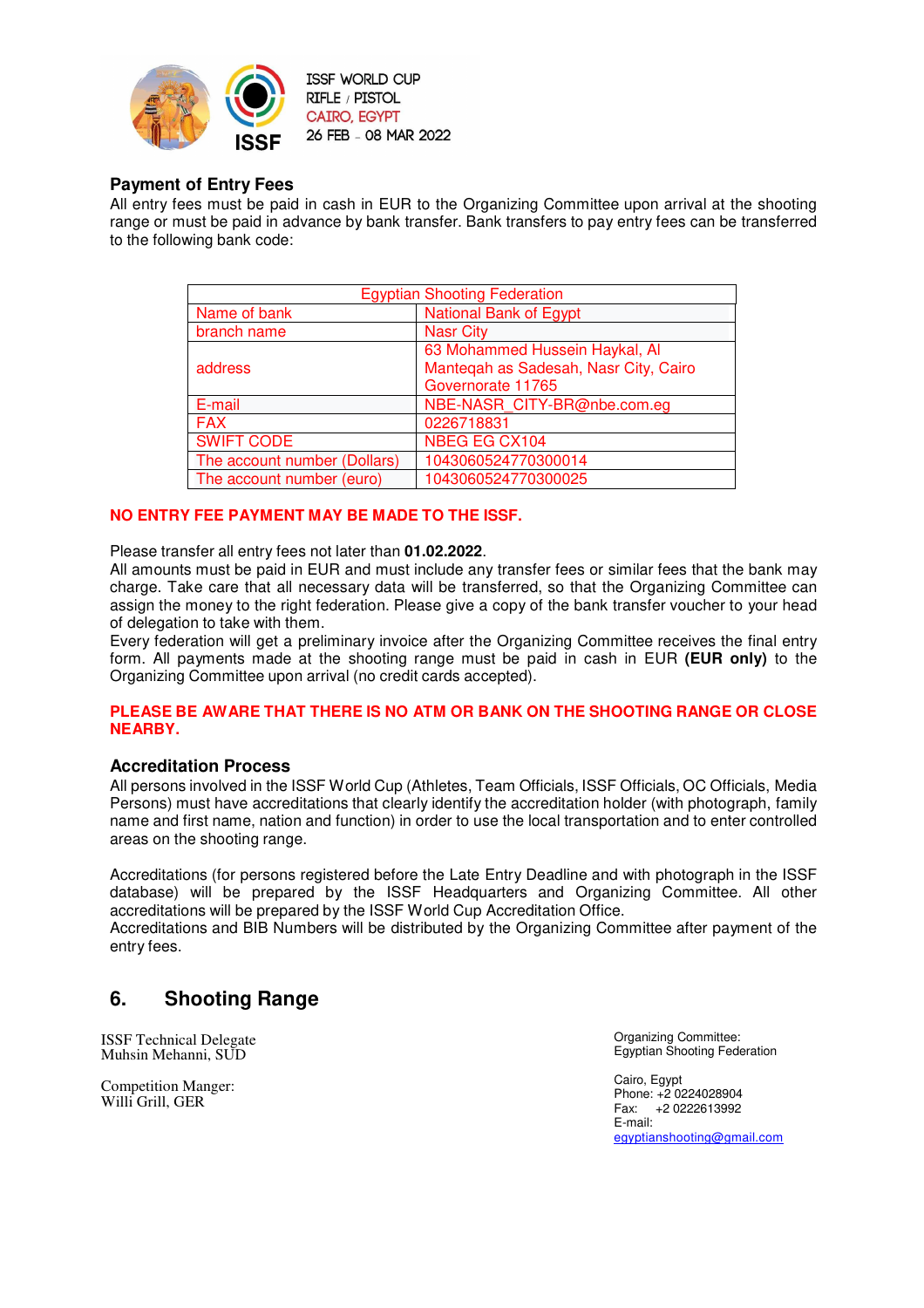

The ISSF World Cup will take place at the shooting range of the **Egypt International Olympic City**

Address: The desert back of Cairo Governorate

### **Rifle/Pistol**

The shooting range is equipped as follows:

| Range       | <b>Description</b>                                       |
|-------------|----------------------------------------------------------|
| 10m hall    | 80 firing points, electronic targets, SIUS AG            |
| 25m range   | 60 firing points (8 groups); electronic targets, SIUS AG |
| 50m range   | 80 firing points, electronic targets, SIUS AG            |
| Finals hall | 10 firing points, for 10m & 50m                          |
|             | 3 Groups for 25m                                         |

# **7. Immigration and Customs Requirements**

All nations that will need an official invitation of the Egyptian Shooting Federation are requested to order these before **25 JAN 2022** (Annex 7). Please provide us with the Visa Support Form **typed on PC** and as a **word document**.

Unless the Organizing Committee receives a special request, the invitation will be send by e-mail. If an express service is requested, the cost of this service will be charged to the federation and must be paid to the Organizing Committee upon arrival**.**

The Egyptian Shooting Federation has **no influence** on the embassies.

The Egyptian Shooting Sport Federation can provide invitation

### **Gun License**

All nations have to be in possession of the approved gun importation form (Annex 8).

Please fill in the forms completely and do not change the form or use your own form. Incomplete forms cannot be accepted and will be sent back. The completed forms must be submitted to the Organizing Committee by email until **25 JAN 2022** latest**.** 

### **The cost of the Gun Permit Fee is EUR 20.00 per weapon.**

# **8. Accommodation**

ISSF Technical Delegate Muhsin Mehanni, SUD

Competition Manger: Willi Grill, GER

Organizing Committee: Egyptian Shooting Federation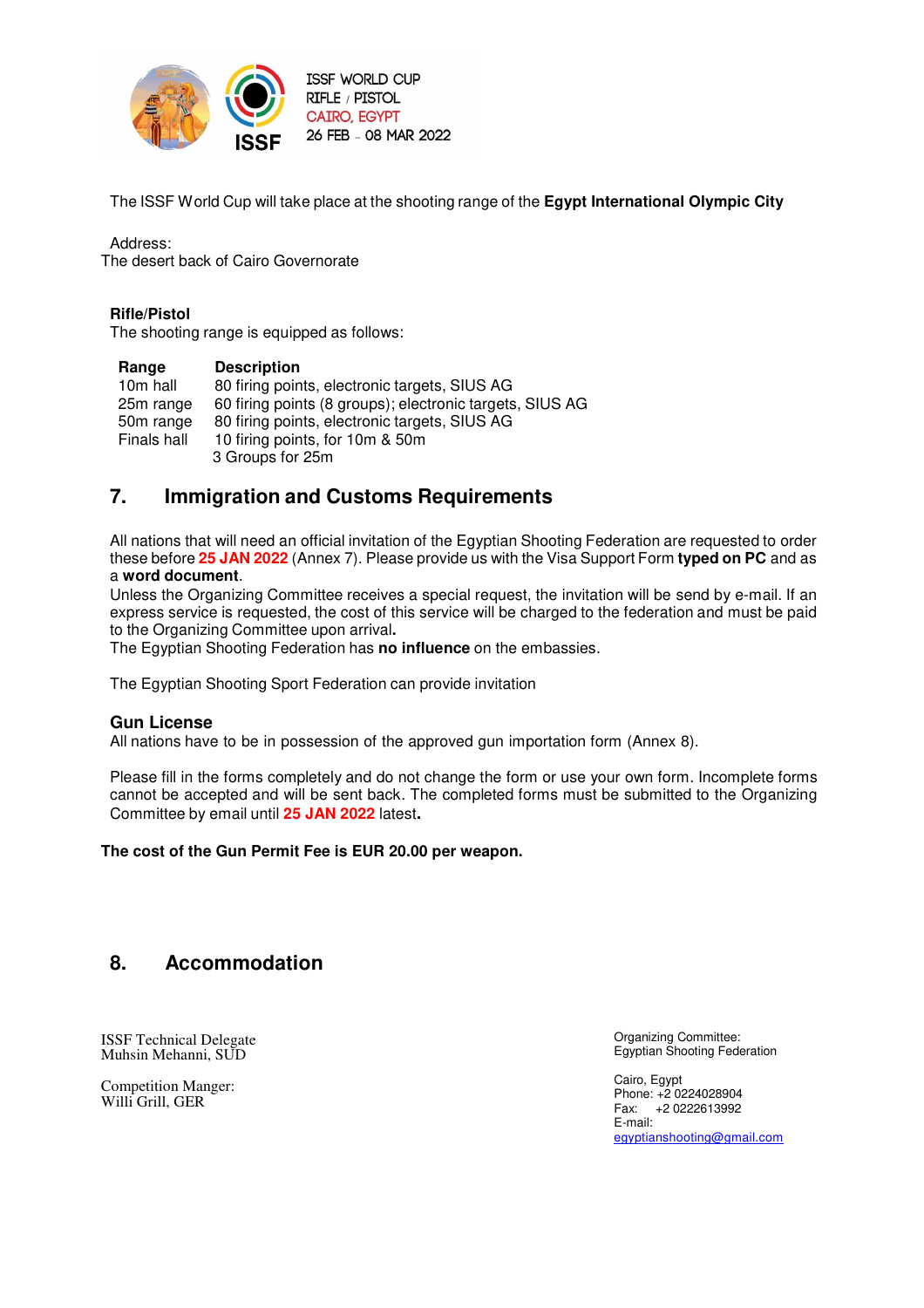

# **Official Hotels**

All room rates are calculated per person / per night. All room rates include the current Egyptian VAT. The fee has to be paid directly to be paid in cash in EUR to the Organizing Committee upon arrival or must be paid in advance by bank transfer. Bank transfers to pay entry fees can be transferred to the following bank code:

| <b>Egyptian Shooting Federation</b> |                                       |  |
|-------------------------------------|---------------------------------------|--|
| Name of bank                        | <b>National Bank of Egypt</b>         |  |
| branch name                         | <b>Nasr City</b>                      |  |
|                                     | 63 Mohammed Hussein Haykal, Al        |  |
| address                             | Mantegah as Sadesah, Nasr City, Cairo |  |
|                                     | Governorate 11765                     |  |
| E-mail                              | NBE-NASR CITY-BR@nbe.com.eq           |  |
| <b>FAX</b>                          | 0226718831                            |  |
| <b>SWIFT CODE</b>                   | NBEG EG CX104                         |  |
| The account number (Dollars)        | 1043060524770300014                   |  |
| The account number (euro)           | 1043060524770300025                   |  |

| Hotel name                | <b>Star</b><br>category | <b>Inclusion</b>        | Single room<br>Rate | <b>Double</b><br>room Rate | Distance to<br><b>Shooting Range</b>              |
|---------------------------|-------------------------|-------------------------|---------------------|----------------------------|---------------------------------------------------|
| Marriot St. Regis Al Masa | 5*STAR                  | Half Board<br>and taxes | 165.00 EUR          | 200.00 EUR                 | 15 minute                                         |
| Tulipe                    | 5*STAR                  | Half Board<br>and taxes | 165.00 EUR          | 200.00 EUR                 | Inside the Egypt<br>International Olympic<br>City |

### **IMPORTANT:**

**THE HOTEL SITUATION WILL BE VERY RESTRICTED. SO PLEASE BE AWARE, THAT GOODWILL CONSIDERATIONS FOR "NO SHOWS" OR EARLY DEPARTURES WILL NOT BE POSSIBLE!!! ALSO DO NOT SEND HOTEL RESERVATIONS LATE, AS WE CANNOT GUARANTEE ROOM AVAILABILITY AFTER THE DEADLINE!**

Preliminary Hotel Reservation (Annex 2) must be submitted by **25 DEC 2021.**

Final Hotel Reservations (Annex 5) must be submitted by **25 JAN 2022.**

**Reservations can only be considered after a deposit of 80% has been received by the Organizing Committee by 01 FEB 2022! Payment within the stated deadline is absolutely required, otherwise we cannot guarantee accommodation in the official hotels!**

In case of cancellation after **25 JAN 2022** and/or a no-show the Organizing Committee will charge a cancellation fee of 100% of the costs for all nights and rooms you have booked.

ISSF Technical Delegate Muhsin Mehanni, SUD

Competition Manger: Willi Grill, GER

Organizing Committee: Egyptian Shooting Federation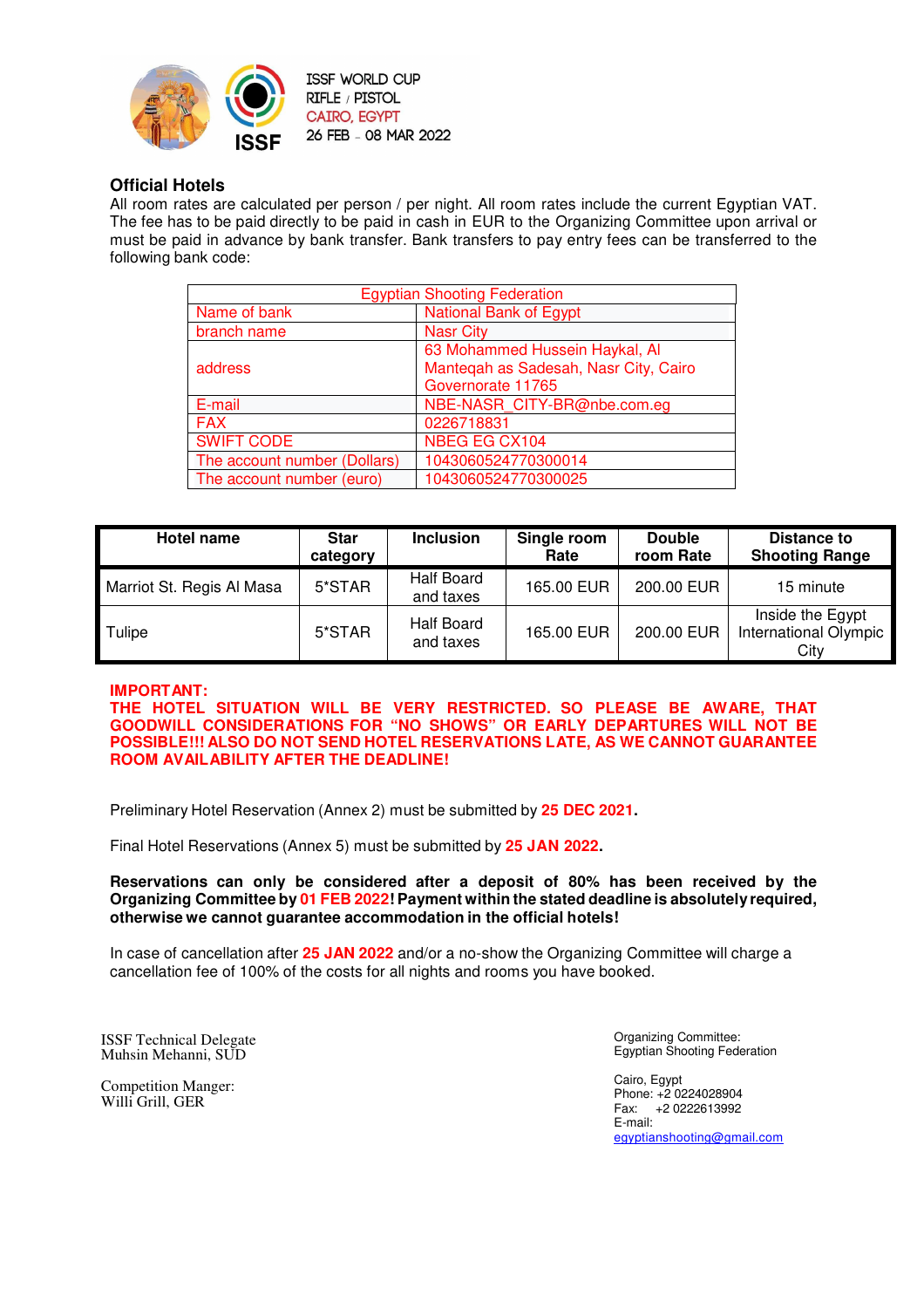

Your receipt for payment (only for accommodation) must be presented to the Organizing Committee upon arrival in Cairo. For any changes in reservation please contact the Organizing Committee.

# **Food Service at the Shooting Range**

There is a restaurant on the shooting range which offers regional cuisine and beverages.

# **9. Travel and Transportation**

### **Travel – Arrival**

The official international arrival airport for Egypt is Cairo Airport. Transfer between the Cairo airport and hotel will be organized on request. Please inform the travel details until **25 JAN 2022** (Annex 4).

### **Local Transportation – Shuttle Service**

Transportation from/to the Cairo airport to the official hotels will be offered during the whole competition and includes a stop at the shooting range in order to store guns there. All delegations must inform the **Organizing Committee** about their arrival and departure details in time.

# **10. Competition Related Procedures at the Shooting Range**

### **Technical Meeting**

The Technical Meeting will take place on 27 FEB 2022, at 12:00h.

Each participating ISSF Member Federation is kindly requested to have at least one representative present at the Technical Meeting to receive updated information regarding Final Competition and Training Schedules, draw procedures and other important issues related to the ISSF World Cup.

### **Storage of Firearms and Ammunition**

During your stay in Cairo/ Egypt all arms and ammunition must be stored in the armory on the shooting range.

#### **It is not allowed to take any firearms and ammunition out of the shooting range especially not to the hotel.**

#### **ATHLETES WHO BREAK THIS RULE, AS CONFIRMED BY AN ISSF JURY, WILL BE DISQUALIFIED FROM THE COMPETITION ACCORDING TO 6.12.6.2 D (DQB) FOR VIOLATING REQUIREMENTS FOR SAFE GUN AND AMMUNITION STORAGE.**

#### **For arrival please note:**

Upon your arrival in Egypt, all arms and ammunition have to be transported to the Shooting Range **in the most direct way**. Please inform the Organizing Committee about your expected travel schedule in time (Annex 4).

### **For departure please note:**

All arms and ammunition have to be transported from the armory to the airport **in the most direct way**.

ISSF Technical Delegate Muhsin Mehanni, SUD

Competition Manger: Willi Grill, GER

Organizing Committee: Egyptian Shooting Federation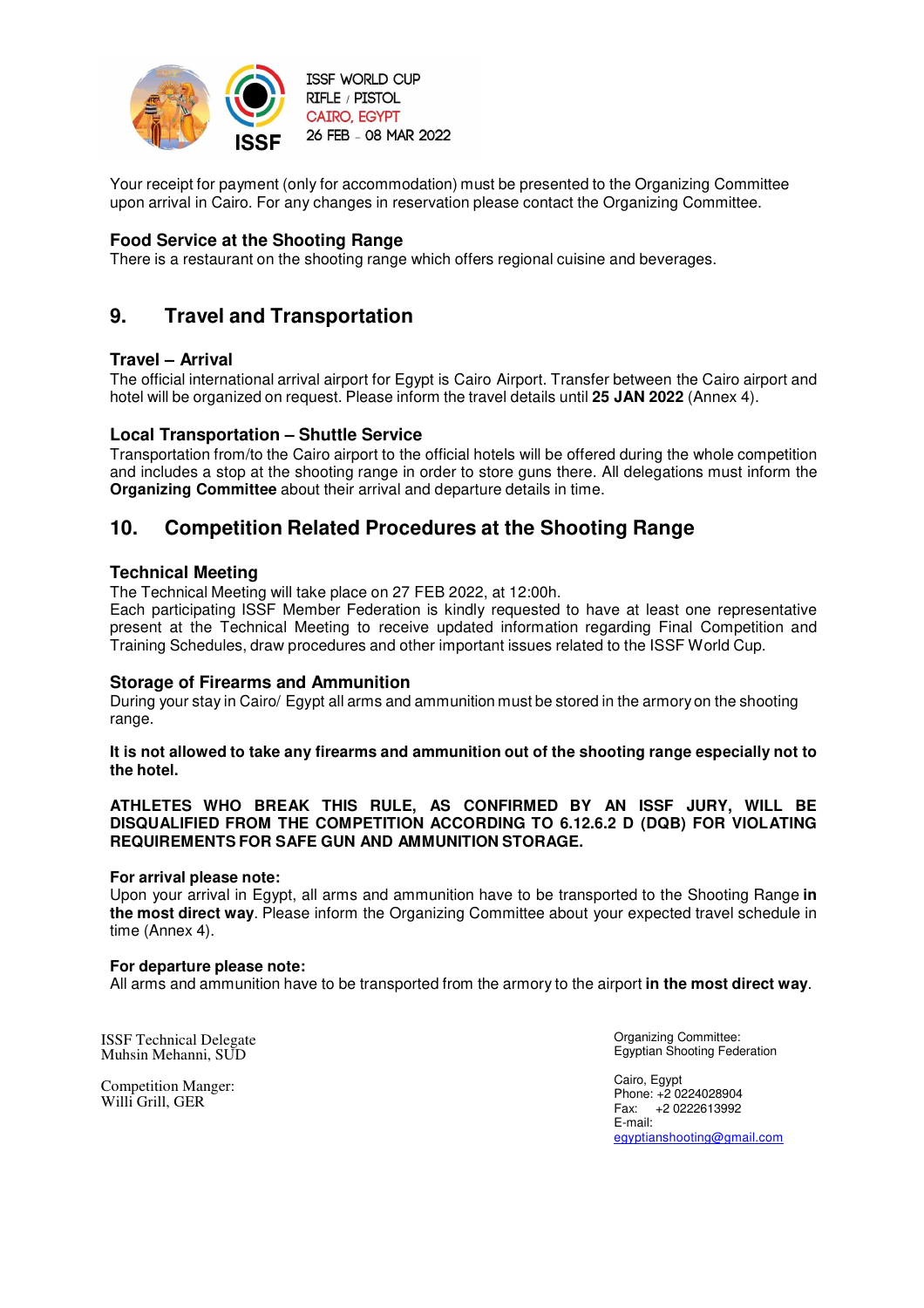

# **At competition days please note:**

There will be enough time between training / competition / Victory Ceremony and the last shuttle bus, so that all athletes can store their guns in the armory.

# **Ammunition**

| .22 Eley club                | 15.00 Euro for a box of 50 cartridges |
|------------------------------|---------------------------------------|
| .22 Eley match               | 20.00 Euro for a box of 50 cartridges |
| JSB Match Diapolo 4.5        | 15.00 Euro for one tin of 500 pellets |
| JSB Match Premium middle 4.5 | 20.00 Euro for one tin of 200 pellets |

# **Doping Control Tests**

The Organizing Committee will conduct Doping Controls Tests according to the ISSF Anti-Doping Rules and the ISSF Test Distribution Plan 2021 under the supervision of the ISSF Technical Delegate.

# **11. COVID-19**

The Organizing Committee will do everything to minimize the risks of COVID-19 infections. We will follow the instructions of Egyptian government and ISSF.

A considerable hygiene concept will be provided in due time.

# **12. Ceremonies**

### **Closing Ceremony**

Information about a potential closing banquet will be provided in due time.

### **Victory Ceremony**

The Victory Ceremonies will take place at the shooting range

During the ceremonies, the athletes are required to present themselves in their official national uniform or national tracksuits (tops and bottoms).

### **Flags and Anthems**

The Organizing Committee need flags and anthems from the delegations.

# **13. Weather Information**

You may expect minimum temperatures of 20°C in the days and not less than 10°C in the nights.

ISSF Technical Delegate Muhsin Mehanni, SUD

Competition Manger: Willi Grill, GER

Organizing Committee: Egyptian Shooting Federation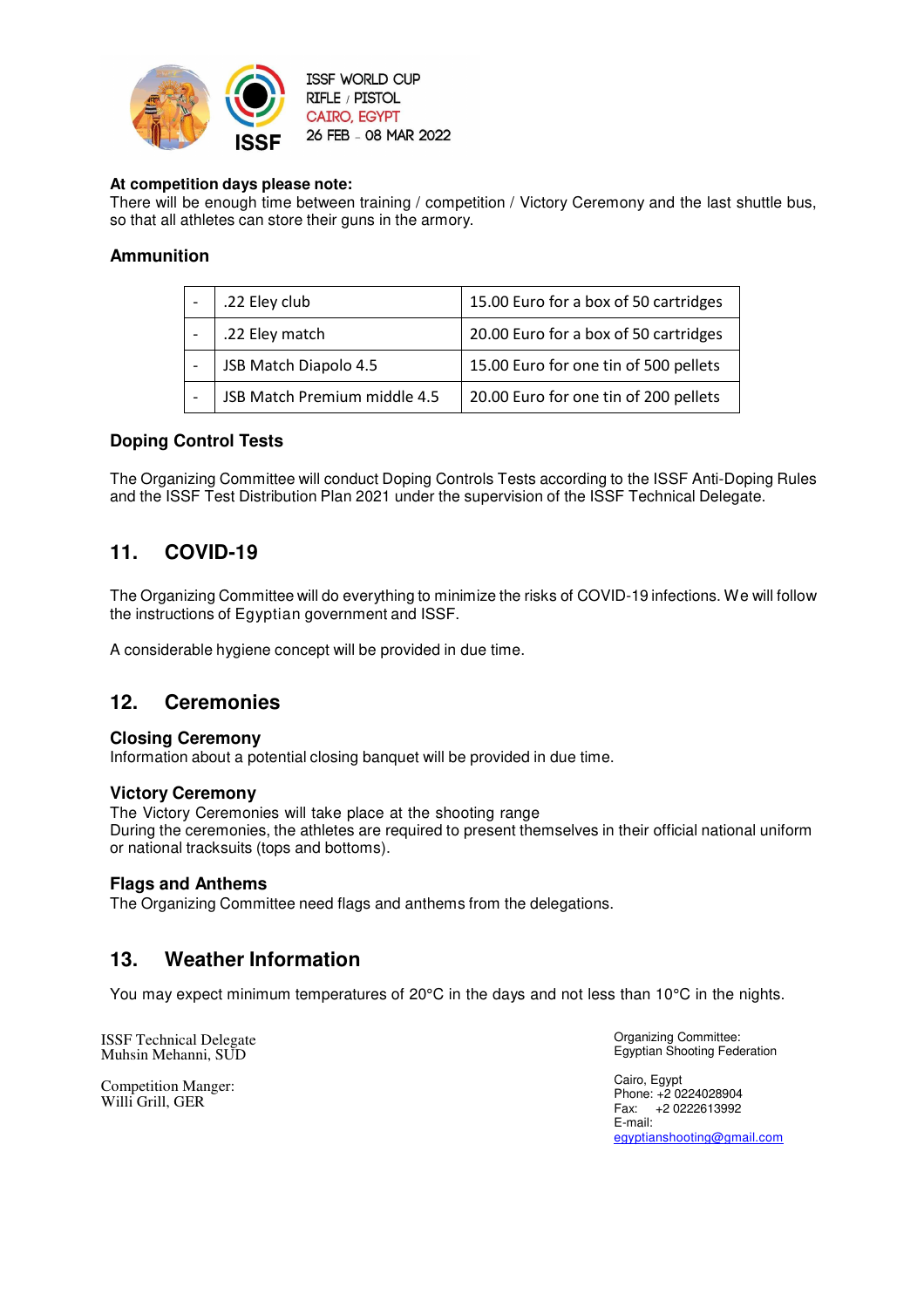

# **14. Media Relations**

All Media representatives must register for the ISSF World Cup by using the Media Accreditation Form (Annex 9).

TV Coverage is under progress.

# **15. Industry Service**

Various industry services / exhibition will be present during the ISSF World Cup.

# **16. Annexes**

All necessary Registration Forms are attached to this General Information.

# **17. Summary of Deadlines**

The Summary of Deadlines is attached to this General Information.

ISSF Technical Delegate Muhsin Mehanni, SUD

Competition Manger: Willi Grill, GER

Organizing Committee: Egyptian Shooting Federation